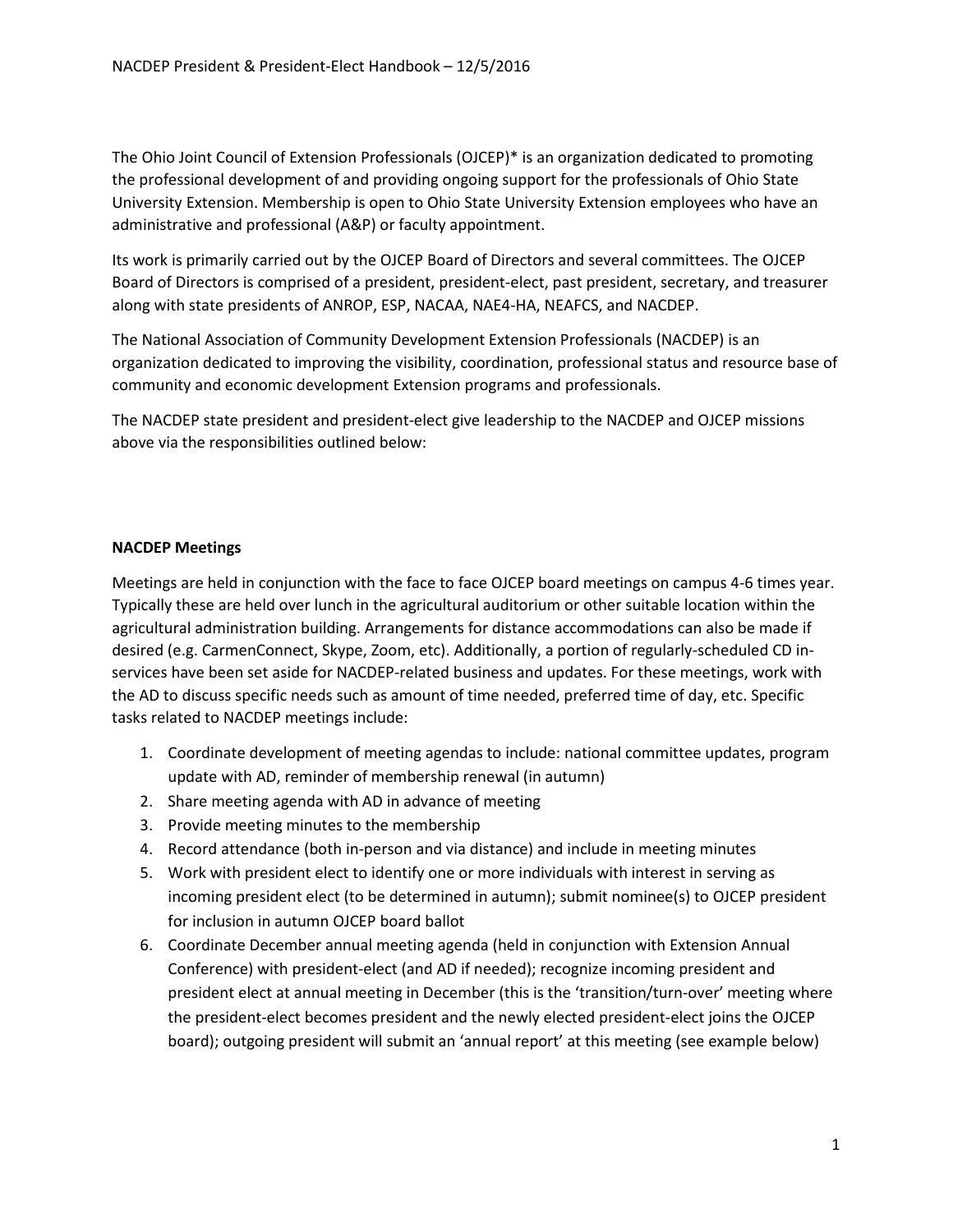# **NACDEP Awards**

Awards are based on the national NACDEP Award categories and application deadline. Specifically, members are encouraged to submit their NACDEP award applications to the AD for consideration. Ohio winners are determined and then informed of their award via the NACDEP president. Ohio winners are then encouraged to submit their award application for regional and national NACDEP Award consideration by the required due date. Specific tasks related to NACDEP Awards include:

- 1. Communicate awards info (e.g. categories, deadlines, etc) track availability of National NACDEP Award info via NACDEP webpage
- 2. Request applications for Ohio NACDEP Awards when national NACDEP Awards call for nominations is made (usually Winter); invite members to forward their award application(s) to president-elect at least three weeks prior to the due date; president-elect forwards the applications to the AD
- 3. AD coordinates selection of Ohio winners and forwards names to the president within one week of receiving;
- 4. President notifies Ohio winners including winners' responsibility for submitting to NACDEP for regional and national NACDEP award consideration at least two weeks prior to the national awards deadline
- 5. AD submits national Distinguished Service Award nomination in early Winter (Jan/Feb); the Schindler Award winner announced in the previous December is automatic nominee; the nominee must be at least a 7-year employee in Extension
- 6. Request/coordinate review Schindler Award guidelines (nomination form, call for nominations process, etc) at Winter/Spring meeting

# **NACDEP Communications**

The strength of the organization is largely dependent on the quality of the communications. As such, coordinating communications pertaining to all things NACDEP is a key responsibility of the president and president-elect positions. Key communications areas include: regular meeting dates and agenda, upcoming conferences (e.g. NACDEP, JCEP Leadership, PILD, etc), state and national awards, recognition and event and organizational participation opportunities, etc. Specific tasks related to NACDEP communications include:

- 1. Promote participation in JCEP-sponsored conferences: PILD held in Washington DC (typically in April) and Leadership (typically in February)
- 2. Recognize national NACDEP committee chairs and committee members; provide opportunities for these individuals to update the membership and encourage others to become more actively engaged in board and committee work of NACDEP
- 3. Discuss opportunity to serve as President-Elect in autumn; actively seek to identify interested parties for NACDEP leadership
- 4. Promote call for membership renewals to membership in autumn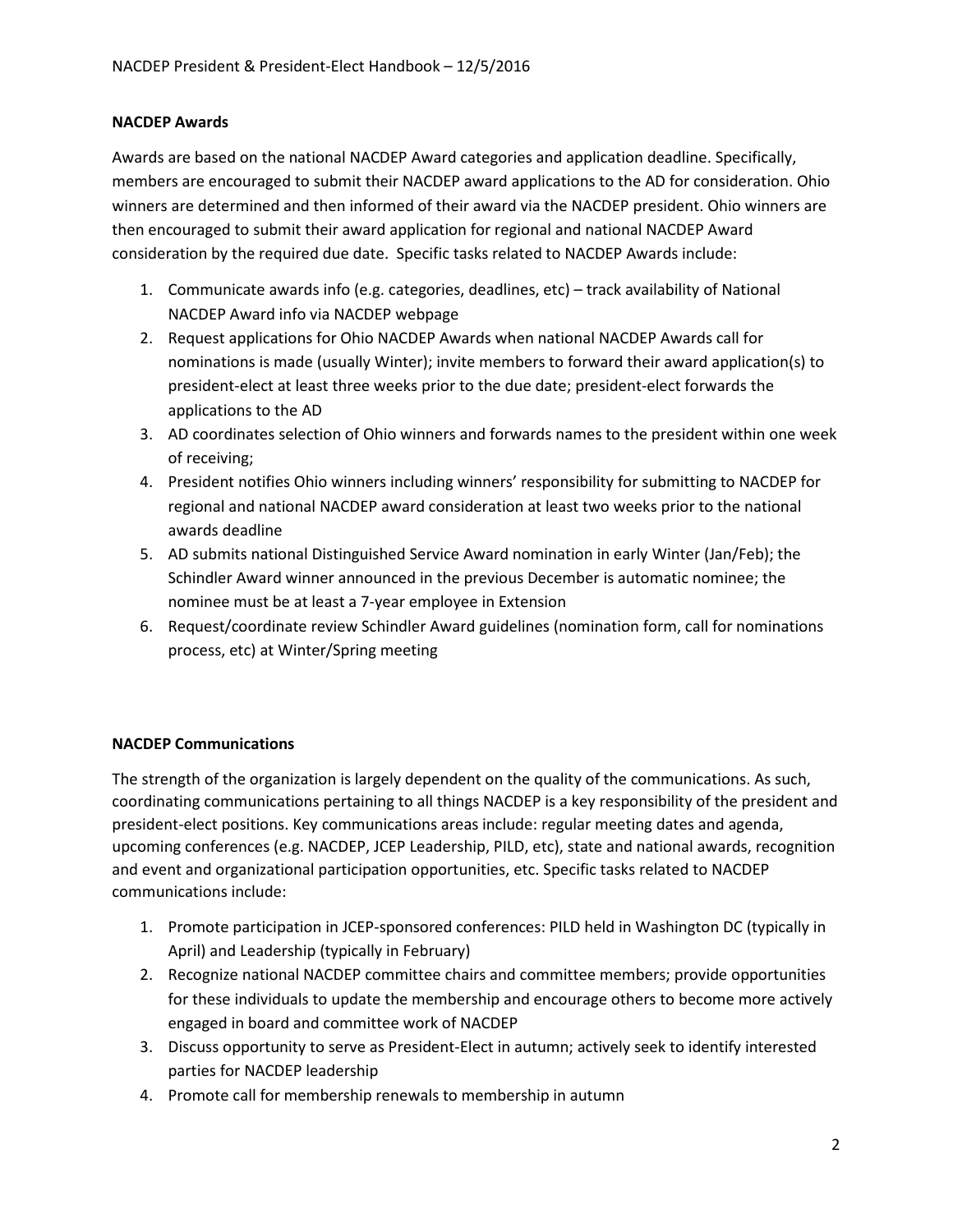- 5. Promote participation in statewide NACDEP events such as the Annual CD Homecoming Tailgate; work with AD/support staff to coordinate specific details for this event such as invitation lists, RSVP dates, etc; include a 'report' of such alumni development efforts in regular NACDEP meetings and the annual written report (see template in Appendix)
- 6. Compile and assemble Annual Report of NACDEP Activities to be submitted for review in autumn (see template in Appendix); forward draft NACDEP Annual Report to membership for review and comment prior to submission to OJCEP president

Specific communications related to the NACDEP Annual Conference include:

- 1. Communicate upcoming NACDEP conference info including proposals submission deadlines, registration info and deadlines, conference dates and location, etc; remind all participants of university travel policies including requesting T# prior to out of state travel
- 2. Identify upcoming NACDEP conference attendees, presenters, and interest in an Ohio "night out" at the upcoming conference
- 3. Track and report national conference participation, presentations, posters, awards, leadership (e.g. board members, committee chairs, committee members, etc); communicate report to NACDEP membership, AD and Extension administration (i.e. Extension director)

\* OJCEP was formed in 2012 when the membership of Ohio's Alpha Eta Chapter of Epsilon Sigma Phi (ESP) and the Ohio Association of Extension Professionals (OAEP) voted to merge.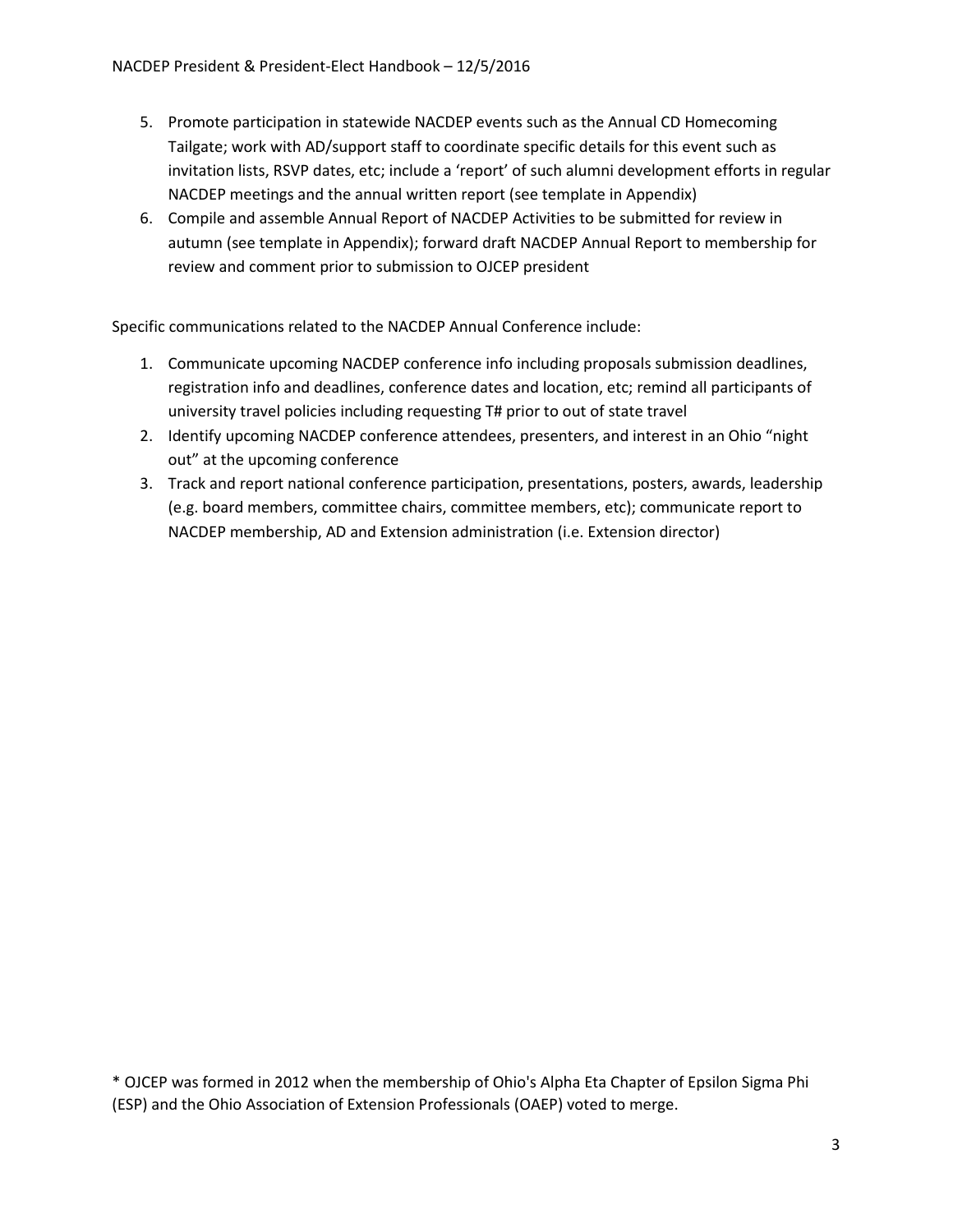## **APPENDIX - Annual Report Template**

#### **National Association of Community Development Extension Professionals (NACDEP) 2016 Annual Report www.nacdep.net**

#### **Ohio NACDEP officers, membership and meetings:**

Godwin Tayese Apaliyah is Ohio NACDEP President and Laura Fuller, Ohio NACDEP President – Elect for 2017. Ohio NACDEP currently has 28 active members in 2016. 1 member (Frank Gibson) retired on November 4, 2016 and 3 members resign their positions in OSU Extension.

Six meeting were held – 4 face – face and 2 via carmenconnect with an average attendance of 8 members. Some of the topics discussed during these meeting included: State, Regional and National awards; applying to the national organization's executive to host the 2018 NACDEP national conference in Ohio (Cleveland); holding a tailgate event at the OSU homecoming game – an opportunity for members to network and have fun- and others.

| Year | <b>OSU Extension NACDEP</b><br>Membership |
|------|-------------------------------------------|
| 2016 | 28                                        |
| 2015 | 32                                        |
| 2014 | 32                                        |
| 2013 | 25                                        |
| 2012 | 21                                        |
| 2011 | 19                                        |
| 2010 | 18                                        |
| 2009 | 39                                        |
| 2008 | 42                                        |

#### **Awards: National and Regional award:**

In all there were 5 posters and 9 concurrent session presentations made by OSU Extension Community Development team. Awards and Recognitions:

a. National award:

• Brian Raison won the national award for Educational Technologies

b. Regional awards:

- Cindy Bond, Nancy Bowen, Joe Bonnell, Joe Campbell, Myra Moss, Eric Romich for educational materials
- Joe Lucente for excellence in CD work
- Brian Raison for educational technology and distinguished career (honorable mention)

## **2016 NACDEP Conference:**

The 2016 NACDEP conference was a joint national conference held with ANREP (ANREP-NACDEP Joint National Conference). It was held at Burlington, Vermont on June 26-29, 2016. The theme was "*Building a Path to Resilience Uniting National Resource and Community Development".* The following is the breakdown of participants from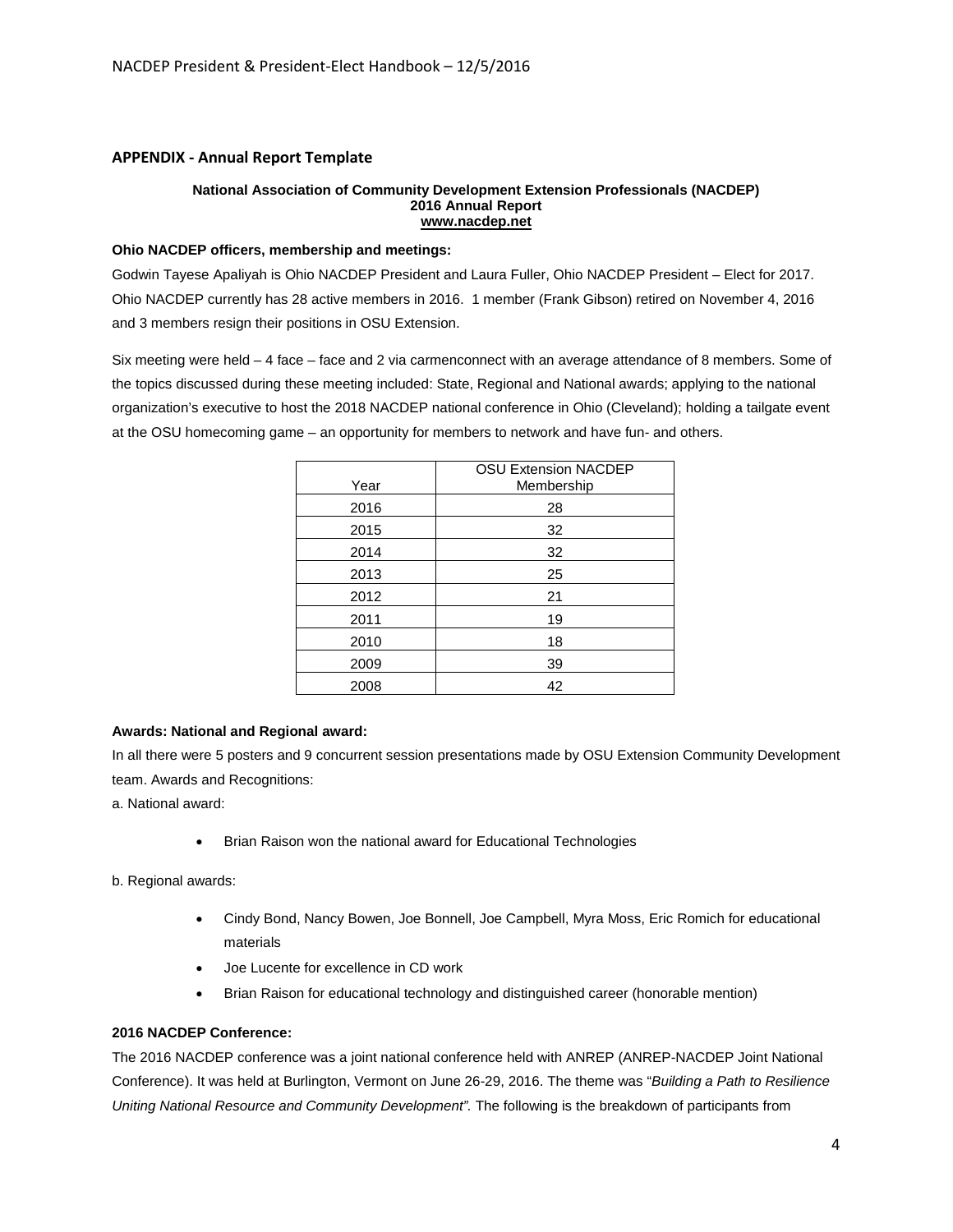Community Development and OSU Extension staff and others who attended the 2016 National Joint Conference at Burlington, Vermont.

| <b>Unit</b>                                                                           | <b>Number of Attendees</b> |
|---------------------------------------------------------------------------------------|----------------------------|
| <b>Ohio State University Extension (Community Development)</b>                        | 12                         |
| Community Development Emeriti (Ohio State University Extension)                       |                            |
| Administration (Ohio State University Extension)                                      | 2                          |
| Non - Ohio State University Extension Community Development (4-H, ANR, &<br>SENR)     | 3                          |
| Non-OSU Collaborators                                                                 | 4                          |
| Department of Agricultural, Community, Extension and Leadership (Graduate<br>student) | 1                          |

List of formal contributions to the 2016 National Joint Conference

#### *Posters:*

| <b>Presenter</b>                                | <b>Title of Presentation</b>                                                  |
|-------------------------------------------------|-------------------------------------------------------------------------------|
| Nancy Bowen, Julie Fox, Becky<br><b>Nesbitt</b> | Ohio Tourism Industry Needs Assessment                                        |
| Eric Romich & Mark Light                        | Fun in the Sun: Exploring the Power of Solar Energy                           |
| Myra Moss, Bill Grunkemeyer & Joe<br>Bonnell    | Building on Land Grant Strengths to Create City-Agriculture<br>Collaborations |
| Cindy Bond & Cliff Little                       | What Happens When Energy Development Comes to Town                            |

*Presentations:*

| Bowen, Civittolo & Romich                             | Oil and Gas Boomtowns: A Process for Evaluating Economic Change   |
|-------------------------------------------------------|-------------------------------------------------------------------|
| Cindy Torppa                                          | <b>Effective Conversations with Public Officials</b>              |
| David Civittolo, Darger (UMN) & Nancy<br><b>Bowen</b> | BRE Case Studies: A 30 Year Retrospective                         |
| Joseph Lucente & Orlando                              | Increasing Marina Resilience to Coastal Storms in the Great Lakes |
| Romich, Jones & Apel (Univ of AZ                      | Bridging the Initiatives: Energy, Climate Science, Sustainability |
| Julie Fox                                             | Competency in the City                                            |
| Brain Raison & Hilchey (JAFSCD)                       | Professional Development Training and Certification Project       |
| Joseph Lucente                                        | Toledo Local Government Leadership Academy                        |
| Nesbitt, Davis & Argabright                           | Using a Futuring Process to Spark Innovation and Opportunity      |

## **2017 and 2018 NACDEP Conferences**

The Theme for 2017 conference is "Big Skies: Bold Partnerships-Moving Mountains Together" The 2017 conference will be a joint conference with NACDEP and The Community Development Society and will be in held Big Sky, Montana on June 11 – 14, 2017. Ohio NACDEP will be hosting the 2018 CONFERENCE

## **National Officers, Committee Chairs/Members and 2017 Nominations:**

• Julie Fox – 2015-2016 Board Secretary